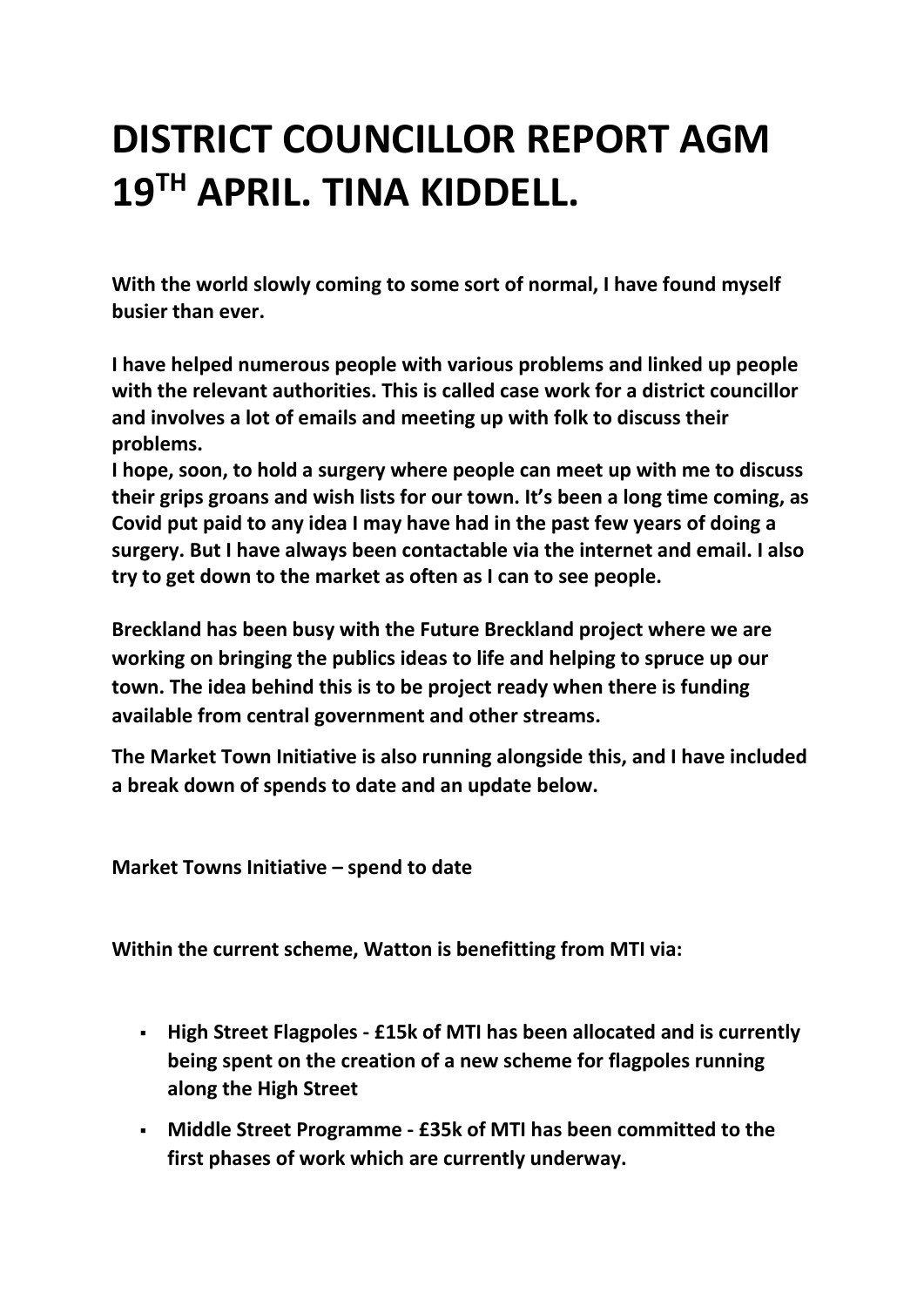**Positively, because of the MTI investment, Breckland Council has also been able to secure an additional £20k of support via the European Regional Development Fund to support the Middle Street Programme (offsetting the above contribution).** 

*NB – the tree planting and future relocation of these on the High Street was not taken from MTI.*

**Market Towns Initiative – future spend plans** 

**As a result, there is effectively c. £120k of MTI unspent in Watton. This has been ringfenced in principle to support the full realisation of the Middle Street Scheme. However, this will be a Ward Member decision, expected in early summer as part of the discussions needed around how to progress Middle St. to full delivery once the technical work has confirmed the costs required.**

**Wider linked Council investments** 

- **The Council's Shopfront Improvement Scheme has now fully closed, with the national funding completely spent. 7 Watton business utilised the Shop Front improvement grants**
- **Starting this month Breckland is developing new plans for a 'Meanwhile in Breckland' Programme, which will help connect new entrants to the High Street / alternative users to existing vacant premises. There will need to be a few months of setup, but work has already started in Watton with some landlords and potential new tenants**

**Work is continuing with some specific landlords in Watton where there are challenges to the external look of premises, and plans to see improvements made in Springtime when external works can be completed**